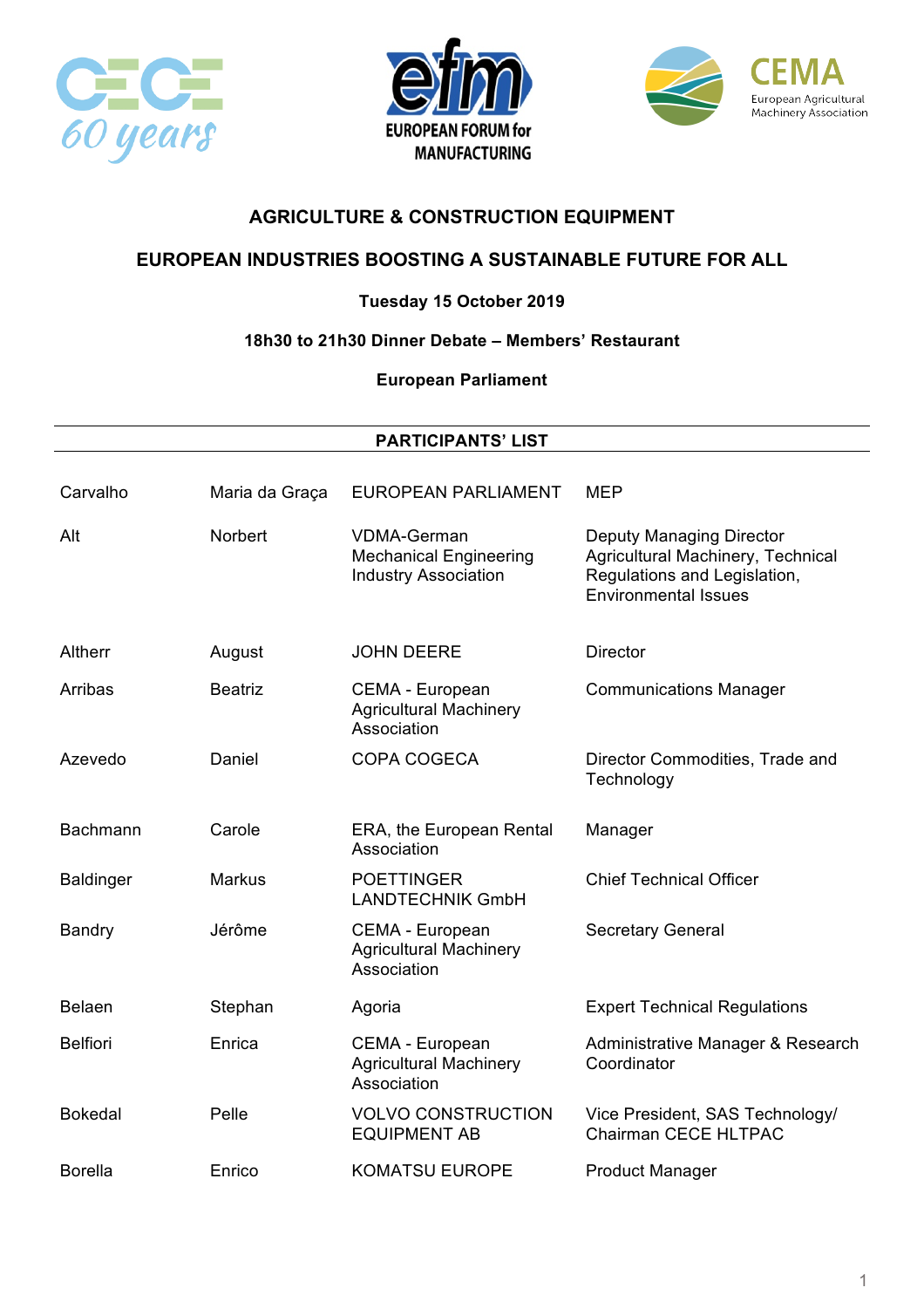





### **EUROPEAN INDUSTRIES BOOSTING A SUSTAINABLE FUTURE FOR ALL**

### **Tuesday 15 October 2019**

#### **18h30 to 21h30 Dinner Debate – Members' Restaurant**

| <b>PARTICIPANTS' LIST</b> |               |                                                                          |                                                        |
|---------------------------|---------------|--------------------------------------------------------------------------|--------------------------------------------------------|
| Bravo                     | <b>Belen</b>  | <b>CECE - Committee for</b><br><b>European Construction</b><br>Equipment | <b>Technical Policy Manager</b>                        |
| <b>Bulto</b>              | Olivier       | <b>B DIPLOMATIE</b>                                                      | Analyst                                                |
| <b>Burkhard</b>           | Josef Janssen | <b>HITACHI CONSTRUCTION</b><br><b>MACHINERY EUROPE NV</b>                | <b>GM Product Management &amp;</b><br>Engineering      |
| Campogrande               | Domenico      | FIEC- European<br><b>Construction Industry</b><br>Federation             | <b>Director General</b>                                |
| Camsell                   | Dale          | <b>CEA-Construction</b><br><b>Equipment Association</b>                  | <b>Senior Technical Consultant</b>                     |
| Carter                    | Tom           | <b>UK Permanent</b><br>Representation to the EU                          | Industrial Goods Attaché                               |
| Catini                    | Giulia        | <b>CNH Industrial</b>                                                    | <b>EU Affairs</b>                                      |
| Cinaralp                  | Fazilet       | ETRMA- European Tyre &<br><b>Rubber Manufacturers</b><br>Association     | <b>Secretary General</b>                               |
| Clark                     | Whitney       | <b>CEN-CENELEC</b>                                                       | <b>Project Manager</b>                                 |
| Clarke                    | <b>Steve</b>  | <b>AGCO International GmbH</b>                                           | VP Strategic Marketing & Brand<br>Governance           |
| de Liefde                 | Igor          | <b>Hitachi Construction</b><br>Machinery (Europe) NV                     | <b>Product Regulations &amp; Compliance</b><br>Officer |
| de Rinaldis               | Luca          | FederUnacoma                                                             | Servizio Tecnico                                       |
| Demarmels                 | Anton         | <b>AMMANN GROUP</b>                                                      | Corporate Technology Manager                           |
| Di Lodovico               | Francesco     | THE EUROPEAN HOUSE<br>- AMBROSETTI                                       | <b>Head of Brussels Office</b>                         |
| Dryancour                 | Gilles        | <b>JOHN DEERE</b>                                                        | Vice-President - Public Affairs EU                     |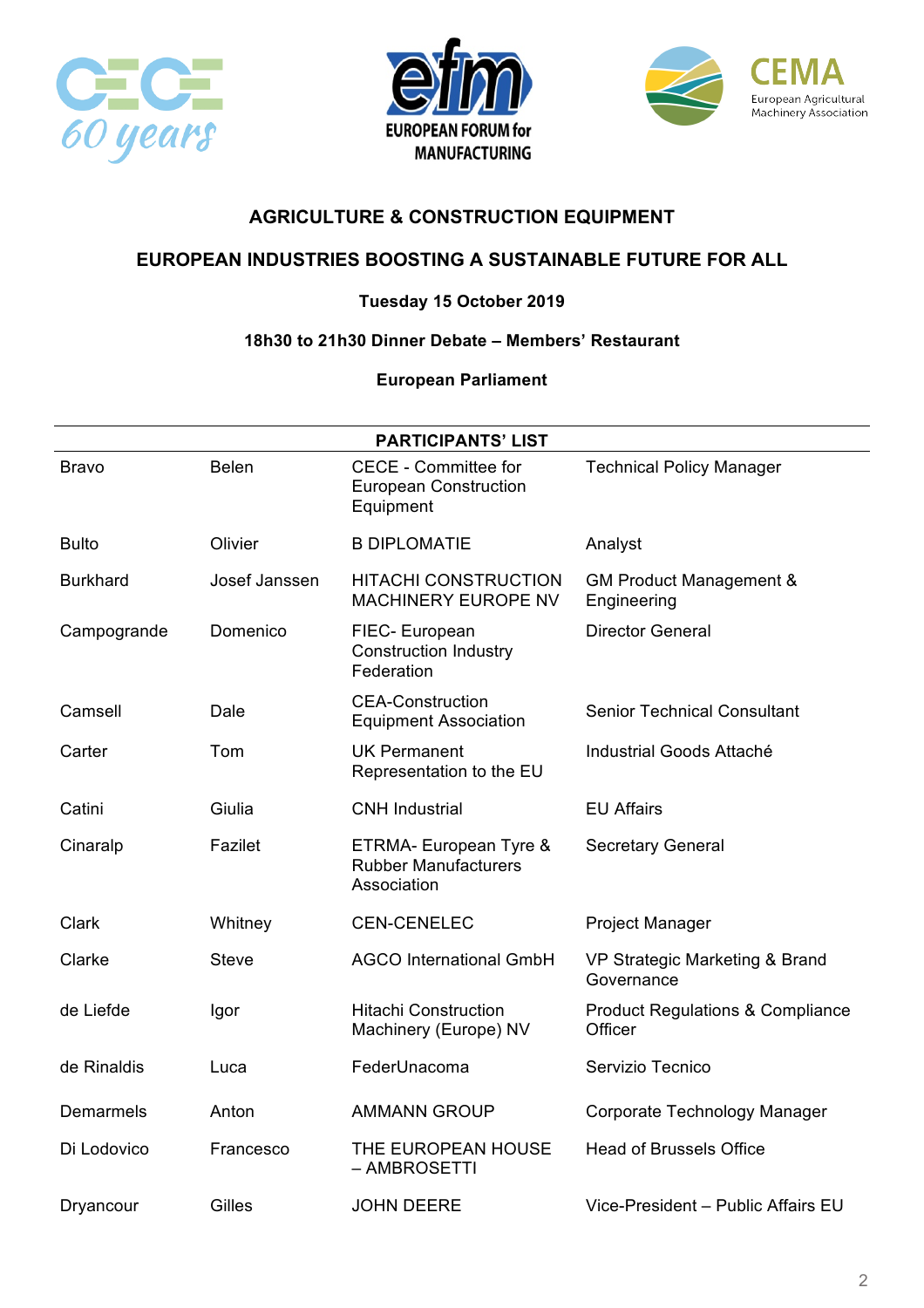





### **EUROPEAN INDUSTRIES BOOSTING A SUSTAINABLE FUTURE FOR ALL**

### **Tuesday 15 October 2019**

### **18h30 to 21h30 Dinner Debate – Members' Restaurant**

| <b>PARTICIPANTS' LIST</b> |                 |                                                                               |                                                                                       |
|---------------------------|-----------------|-------------------------------------------------------------------------------|---------------------------------------------------------------------------------------|
| Dupuy                     | Daniel          | <b>ARDEN EQUIPMENT</b>                                                        | Sales & Marketing Director                                                            |
| Fell                      | Antony          | EUROPEAN FORUM FOR<br><b>MANUFACTURING</b>                                    | <b>Secretary General</b>                                                              |
| Fincke                    | <b>Dirk</b>     | UEPG - European<br><b>Aggregates Association</b>                              | <b>Secretary General</b>                                                              |
| Galitz                    | Tassilo         | <b>BASF SE</b>                                                                | Senior Manager Innovation &<br><b>Technology Policy</b>                               |
| Golombek                  | Konstantin      | <b>FERTILIZERS EUROPE</b>                                                     | <b>Agriculture &amp; Environment Policy</b><br>Adviser                                |
| Ground                    | <b>Nicholas</b> | <b>GKD Technik Ltd</b>                                                        | CEO                                                                                   |
| Guziak                    | Roma            | <b>CECE - Committee for</b><br><b>European Construction</b><br>Equipment      | <b>Communications Manager</b>                                                         |
| Hakala                    | Jenni           | <b>Finnish Permanent</b><br>Representation to the EU                          | Counsellor, Single Market &<br><b>Industrial Policy</b>                               |
| Hamers                    | Tim             | CECIP - European<br>Weighing Industry                                         | <b>Secretary General</b>                                                              |
| Hamill                    | Claudia         | <b>EUROPEAN FORUM FOR</b><br><b>MANUFACTURING</b>                             | Adviser                                                                               |
| Hermansen                 | Claus           | <b>DANISH AGROINDUSTRI</b>                                                    | CEO                                                                                   |
| <b>Hostens</b>            | Ivo             | CEMA - European<br><b>Agricultural Machinery</b><br>Association               | <b>Technical Director</b>                                                             |
| Inzenhofer                | Johann          | <b>JOHN DEERE WW</b><br><b>Construction &amp; Forestry</b><br><b>Division</b> | <b>Division Manager Business Partner</b><br>Integration                               |
| Iruarrizaga               | Ignacio         | <b>EUROPEAN</b><br><b>COMMISSION</b>                                          | Head of Unit Tariff & Non -Tariff<br>Negotiations, Rule of Origin -DG<br><b>TRADE</b> |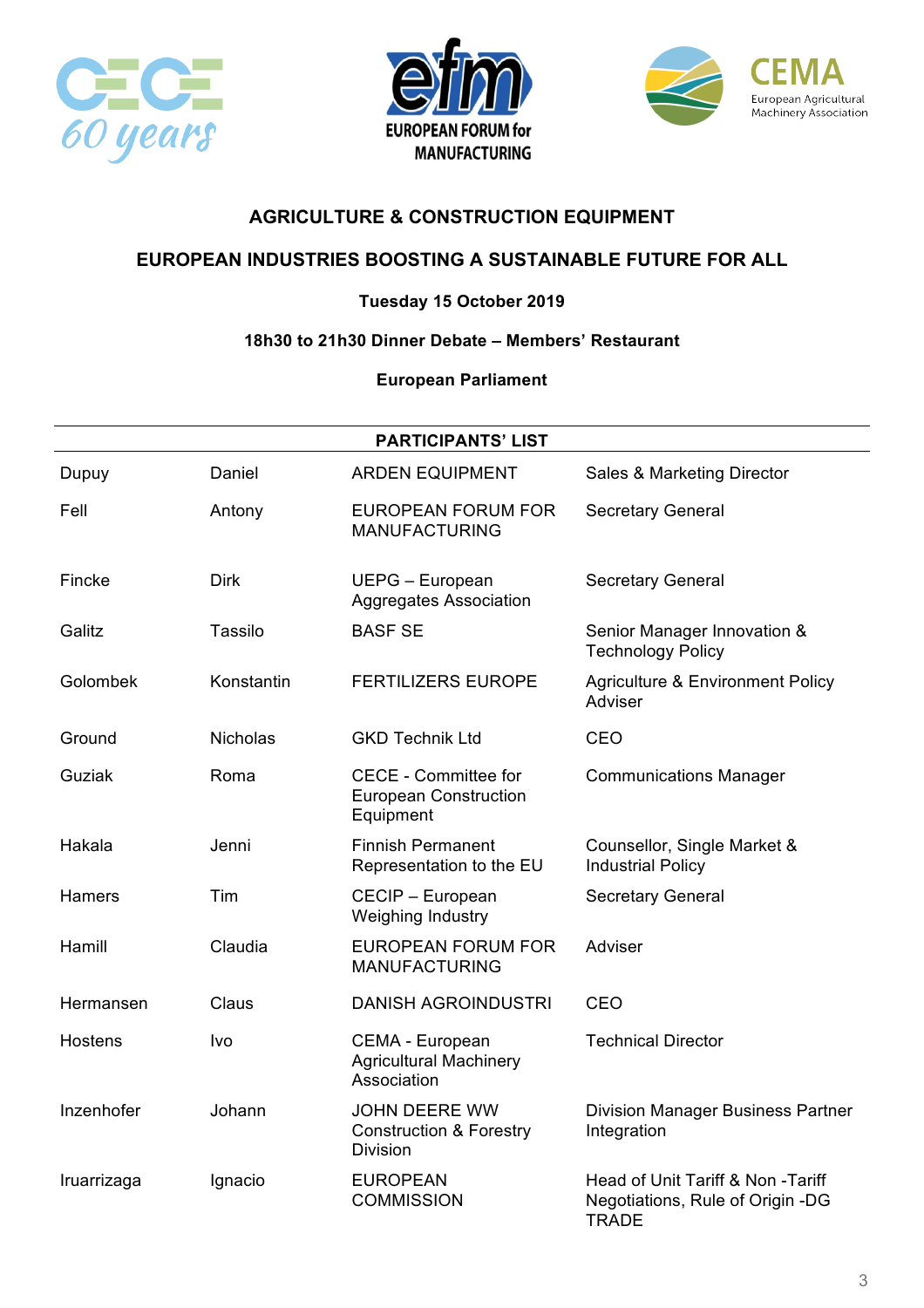





# **EUROPEAN INDUSTRIES BOOSTING A SUSTAINABLE FUTURE FOR ALL**

### **Tuesday 15 October 2019**

### **18h30 to 21h30 Dinner Debate – Members' Restaurant**

| <b>PARTICIPANTS' LIST</b>  |            |                                                                          |                                                                                             |
|----------------------------|------------|--------------------------------------------------------------------------|---------------------------------------------------------------------------------------------|
| Kleinendorst               | Willem     | NPK Europe (Holland)                                                     | <b>Technical Engineer</b>                                                                   |
| <b>Kubilius</b>            | Andrius    | <b>EUROPEAN PARLIAMENT</b>                                               | <b>MEP</b>                                                                                  |
| Kutas                      | Géraldine  | ECPA- the European Crop<br>Protection Association,<br>aisbl              | <b>Director General</b>                                                                     |
| Lampasona                  | Alberto    | <b>EUROPACABLE</b>                                                       | <b>Public Affairs Manager</b>                                                               |
| Lasker                     | Fareha     | ILA-International Lead<br>Association                                    | <b>Communications Manager</b>                                                               |
| Lazri                      | Klejdia    | <b>CECE - Committee for</b><br><b>European Construction</b><br>Equipment | <b>Events and Exhibitions Officer</b>                                                       |
| Leonardelli                | Andrea     | <b>EUROPEAN PARLIAMENT</b>                                               | Policy Adviser to MEP Carvalho                                                              |
| Lloyd                      | James      | <b>COMMUNICATIONS</b>                                                    | Policy Adviser Newton Dunn MEP                                                              |
| Lobo                       | Caio       | <b>CECE - Committee for</b><br><b>European Construction</b><br>Equipment | <b>Technical Policy Manager</b>                                                             |
| Majerikova                 | Lucia      | <b>EUROPEAN PARLIAMENT</b>                                               | Policy Adviser to MEP Miroslav Číž                                                          |
| Makhija                    | Hardik     | <b>CNH</b> Industrial                                                    | <b>Technical Affairs Specialist</b>                                                         |
| Malavolti                  | Alessandro | FederUnacoma                                                             | President                                                                                   |
| <b>Manders</b>             | Antonius   | <b>EUROPEAN PARLIAMENT</b>                                               | <b>MEP</b>                                                                                  |
| Maran                      | Aaron      | Make UK                                                                  | <b>EU Affairs Adviser</b>                                                                   |
| Martínez Sainz-<br>Trápaga | Germán     | <b>CEMA-KUBOTA</b><br><b>HOLDING EUROPE -</b><br>KUBOTA ESPAÑA           | CEMA Board Member (ANSEMAT),<br>Vice-President Sales Tractor BU -<br>President KUBOTA Spain |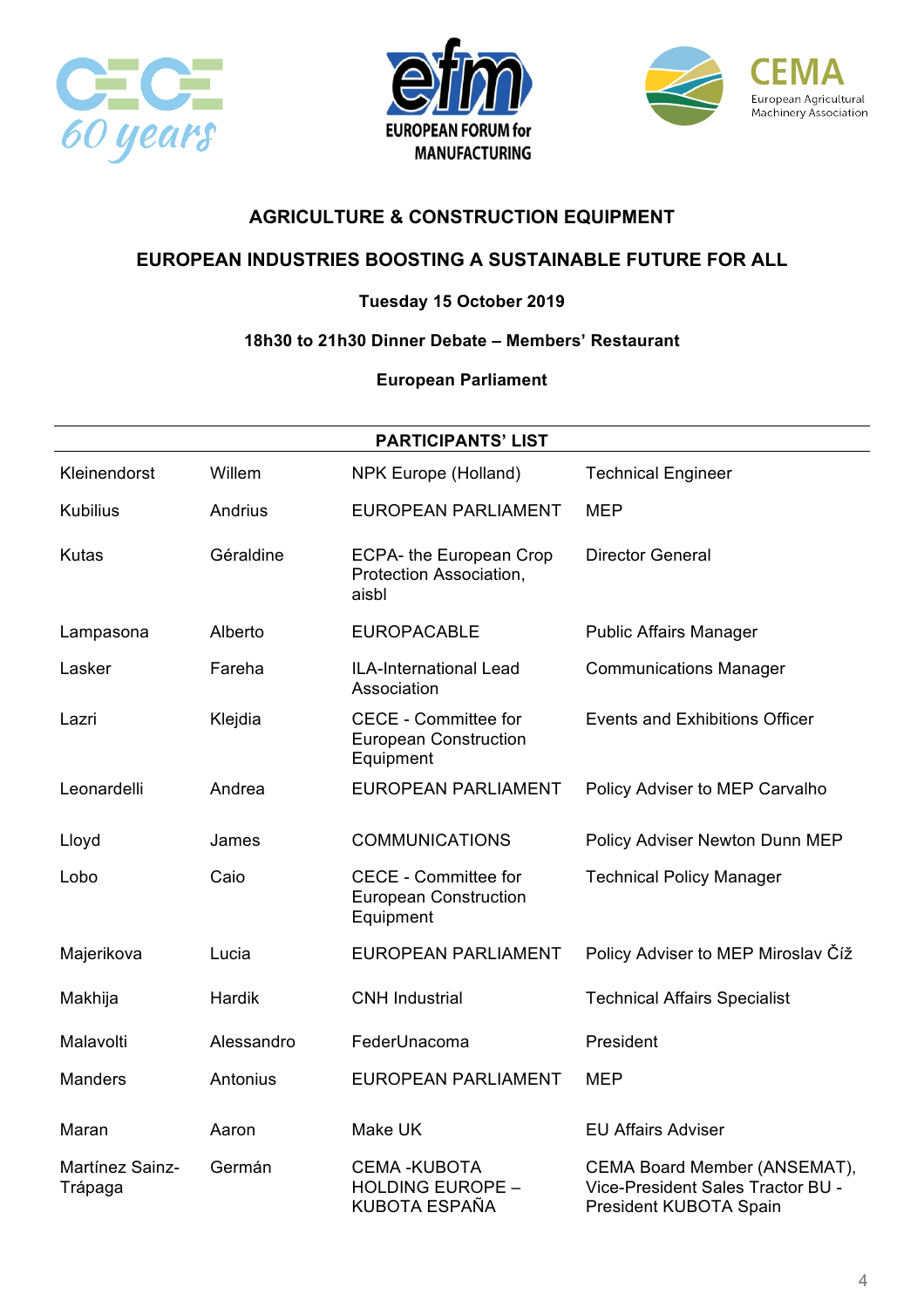





### **EUROPEAN INDUSTRIES BOOSTING A SUSTAINABLE FUTURE FOR ALL**

### **Tuesday 15 October 2019**

#### **18h30 to 21h30 Dinner Debate – Members' Restaurant**

| <b>PARTICIPANTS' LIST</b> |                 |                                                                                                             |                                                          |
|---------------------------|-----------------|-------------------------------------------------------------------------------------------------------------|----------------------------------------------------------|
| Matagne                   | Chloé           | <b>EUROPEAN FORUM FOR</b><br><b>MANUFACTURING</b>                                                           | Assistant                                                |
| Mateu                     | Monica          | <b>Science Business</b>                                                                                     | Senior Adviser                                           |
| McIntyre                  | Anthea          | <b>EUROPEAN PARLIAMENT</b>                                                                                  | <b>MEP</b>                                               |
| McReynolds                | Fergus          | Make UK                                                                                                     | Director of EU Affairs                                   |
| Monshouwer                | Jochum          | <b>NPK Europe (Holland)</b>                                                                                 | <b>Managing Director</b>                                 |
| Motreanu                  | Dan-Stefan      | <b>EUROPEAN PARLIAMENT</b>                                                                                  | <b>MEP</b>                                               |
| Nakhushev                 | Asker           | Association of European<br><b>Businesses in Russia</b>                                                      | <b>Committee Coordinator</b>                             |
| Newton Dunn               | Bill            | <b>EUROPEAN PARLIAMENT</b>                                                                                  | <b>MEP</b>                                               |
| Nicolas                   | <b>Nathalie</b> | <b>AGORIA</b>                                                                                               | Senior Business Group Leader<br>Manufacturing            |
| Nillroth                  | <b>Niklas</b>   | <b>Volvo Construction</b><br>Equipment                                                                      | Vice President Sustainability &<br><b>Public Affairs</b> |
| Nutarelli                 | Luca            | <b>UNACEA-Italian</b><br><b>Construction Equipment</b><br>Association                                       | <b>Secretary General</b>                                 |
| Oliver                    | Robert          | <b>CEA - Construction</b><br><b>Equipment Association</b>                                                   | <b>Chief Executive</b>                                   |
| Otto                      | Erik            | <b>HITACHI</b>                                                                                              | Senior EU Affairs Manager                                |
| Özgen                     | Merih           | <b>IMDER-Turkiye</b><br><b>Construction Equipment</b><br>Distributors &<br><b>Manufacturers Association</b> | Chairman                                                 |
| Pagliarani                | Stefano         | <b>CNH INDUSTRIAL</b>                                                                                       | <b>Non-Road Governments Affairs</b>                      |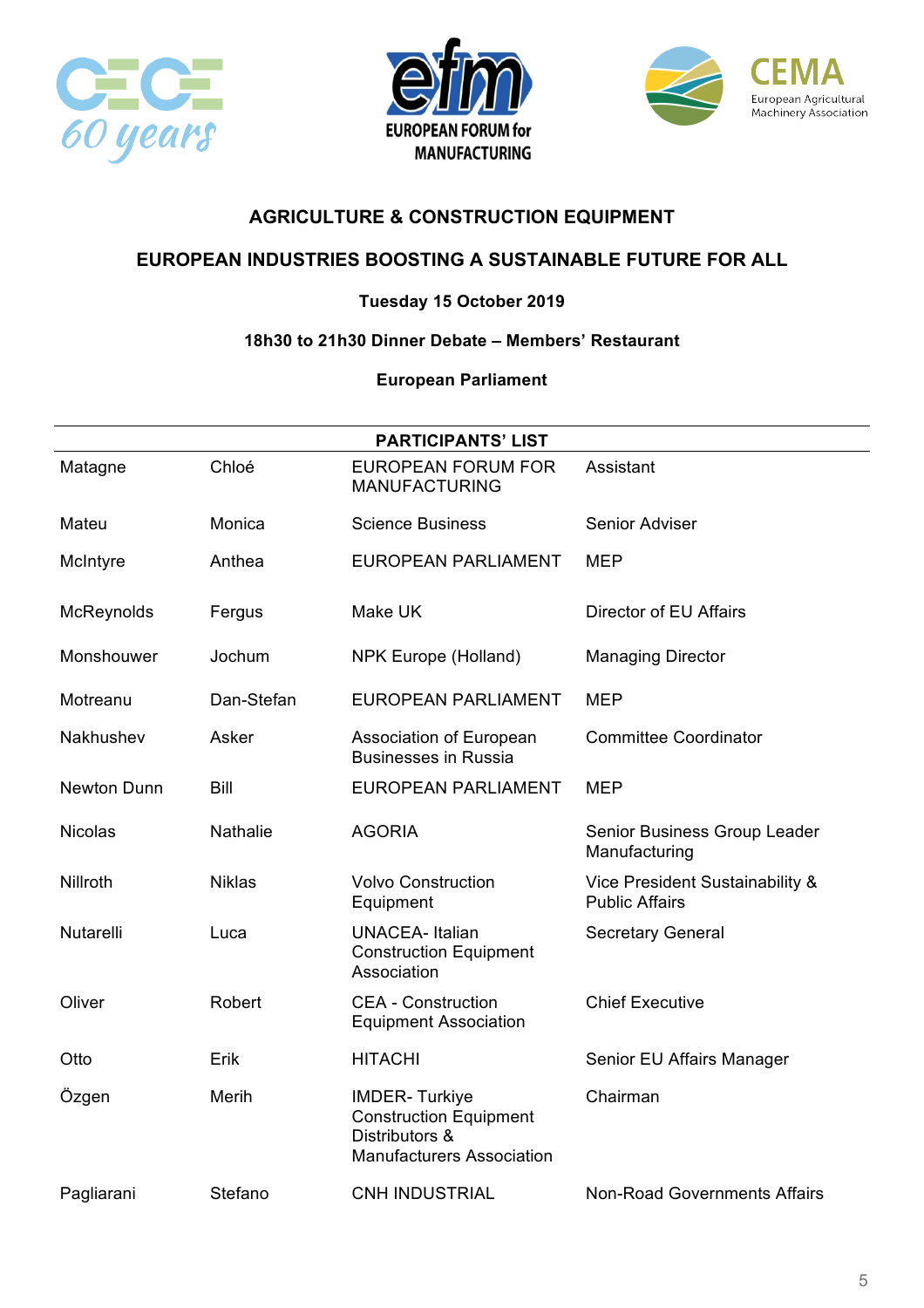





# **EUROPEAN INDUSTRIES BOOSTING A SUSTAINABLE FUTURE FOR ALL**

### **Tuesday 15 October 2019**

#### **18h30 to 21h30 Dinner Debate – Members' Restaurant**

| <b>PARTICIPANTS' LIST</b> |                    |                                                                                                      |                                                                            |
|---------------------------|--------------------|------------------------------------------------------------------------------------------------------|----------------------------------------------------------------------------|
| Pavanello                 | Antonio            | <b>CECE - Committee for</b><br><b>European Construction</b><br>Equipment                             | <b>EU Public Affairs Adviser</b>                                           |
| Perramón                  | Jordi              | <b>ANMOPYC- Spanish</b><br><b>Manufacturers Association</b><br>of Construction & Mining<br>Equipment | President                                                                  |
| Petitjean                 | Michel             | <b>ERA</b> - the European Rental<br>Association                                                      | Secretary General                                                          |
| Pezzini                   | Marco              | <b>FEDERUNACOMA</b>                                                                                  | Secretary                                                                  |
| <b>Phillips</b>           | <b>Steve</b>       | <b>CEDR-</b> Conference of<br>European Directors of<br>Roads                                         | <b>Secretary General</b>                                                   |
| Pons                      | Hans-Jürgen        | <b>VDMA- Mechanical</b><br><b>Engineering Industry</b><br>Association                                | <b>Statistics Manager</b>                                                  |
| Popp                      | Sebastian          | <b>VDMA- Mechanical</b><br><b>Engineering Industry</b><br>Association                                | Deputy Managing Director                                                   |
| Prandini                  | Enrico             | CECE - Committee for<br><b>European Construction</b><br>Equipment                                    | <b>President CECE</b><br>Managing Director KOMATSU Italia<br>Manufacturing |
| Rasselet                  | <b>Anne Claire</b> | <b>EGMF-European Garden</b><br><b>Machinery Association</b>                                          | <b>Secretary General</b>                                                   |
| Richmond                  | Caroline           | <b>EUROPEAN FORUM FOR</b><br><b>MANUFACTURING</b>                                                    | Coordinator                                                                |
| Roche                     | Jérôme             | <b>CEETTAR-European</b><br>Organisation of<br>Agricultural, Rural &<br><b>Forestry Contractors</b>   | <b>Secretary General</b>                                                   |
| Rolf                      | Klaus-Herbert      | <b>CLAAS KGaA mbH</b>                                                                                | Network Manager                                                            |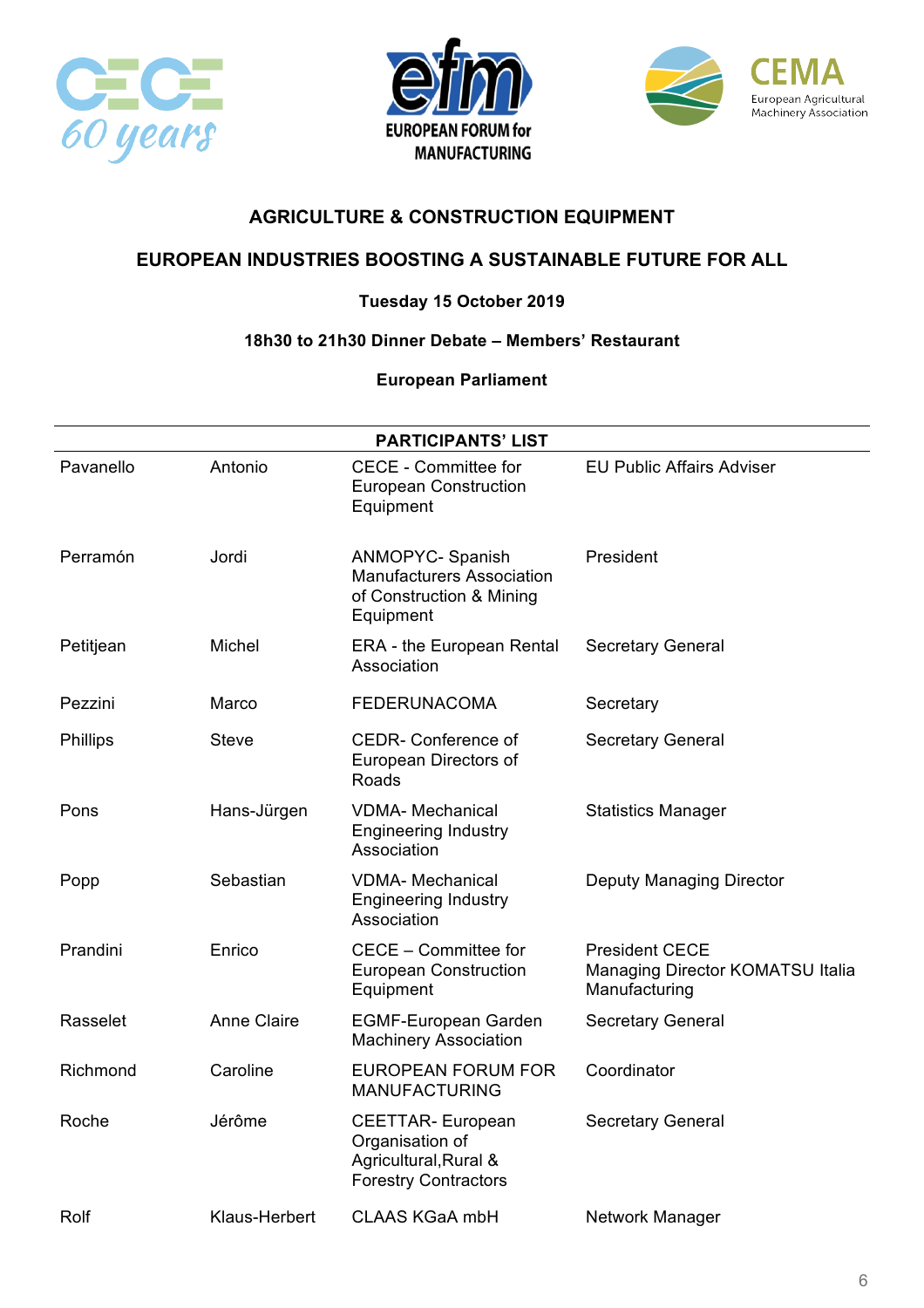





# **EUROPEAN INDUSTRIES BOOSTING A SUSTAINABLE FUTURE FOR ALL**

### **Tuesday 15 October 2019**

#### **18h30 to 21h30 Dinner Debate – Members' Restaurant**

| <b>PARTICIPANTS' LIST</b> |            |                                                                 |                                                                                             |
|---------------------------|------------|-----------------------------------------------------------------|---------------------------------------------------------------------------------------------|
| <b>Ruiz Abad</b>          | Ignacio    | <b>ANSEMAT</b>                                                  | <b>Secretary General</b>                                                                    |
| Ruiz Rodríguez            | Alberto    | <b>Spanish Permanent</b><br>Representation to the EU            | Industry Attaché                                                                            |
| Saloranta                 | Ville      | The Federation of Finnish<br><b>Technology Industries</b>       | Adviser                                                                                     |
| Schmid                    | Joachim    | <b>VDMA- Construction</b><br>Equipment                          | <b>Managing Director</b>                                                                    |
| Sedoni                    | Enrico     | CNH INDUSTRIAL ITALIA<br><b>SPA</b>                             | <b>Vice President For Driveline</b>                                                         |
| Signorelli                | Fiorenzo   | Same Deutz-Fahr Italia<br>S.p.A.                                | R&D Type Approvals & Legislation                                                            |
| Snauwaert                 | Paul       | <b>CNH Industrial Belgium NV</b>                                | Vice President, Product<br>Development and Engineering,<br><b>Agricultural Product Line</b> |
| Spinaci                   | Stefano    | <b>EUROPEAN PARLIAMENT</b>                                      | <b>Policy Analyst</b>                                                                       |
| <b>Theijs</b>             | Antoine    | <b>AGRO-SERVICE</b>                                             | <b>Technical Adviser</b>                                                                    |
| <b>Tissier</b>            | Christophe | CEMA - European<br><b>Agricultural Machinery</b><br>Association | <b>Technical Adviser</b>                                                                    |
| Tolley                    | Alan       | <b>J C BAMFORD</b><br><b>EXCAVATORS LTD</b>                     | Group Director - Powertrain                                                                 |
| Top                       | Stefan     | CEMA - European<br><b>Agricultural Machinery</b><br>Association | Vice-President - Managing Director<br><b>AVR</b>                                            |
| Urban                     | Pavel      | <b>DOOSAN BOBCAT EMEA</b>                                       | <b>EMEA Homologation Manager</b>                                                            |
| Van der Ley               | Anthony    | <b>CEMA President, Lemken</b>                                   | CEO LEMKEN GmbH & Co. KG                                                                    |